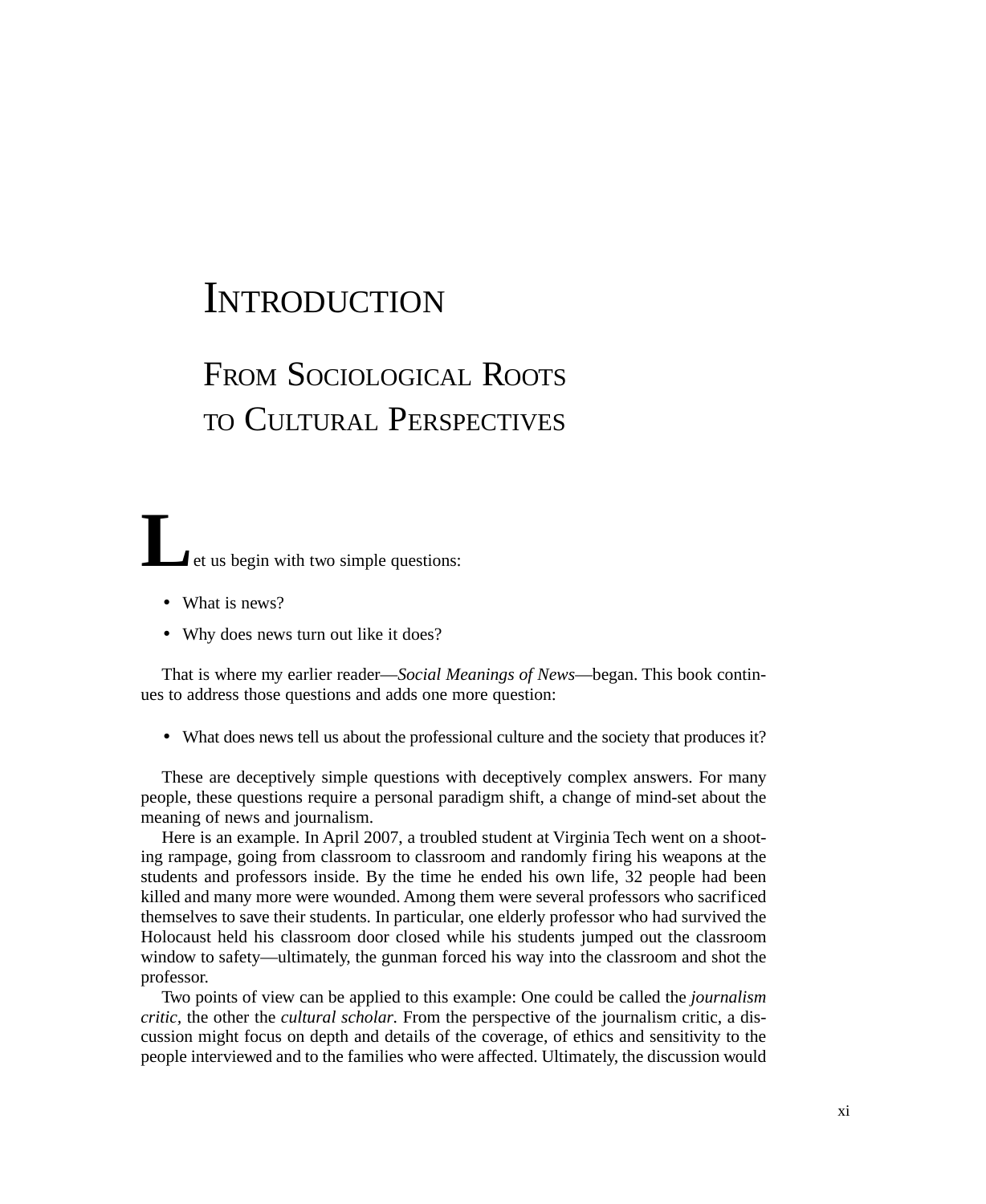### xii • **CULTURAL MEANINGS OF NEWS**

close in on an assessment of how well the media did in this situation and what flaws lay in the news they covered. There might be an ethical discussion, for example, judging whether the television networks should have broadcast video materials the gunman taped and sent to them. Or there could have been a debate about whether mental illness should have been incorporated into the story.

This book moves away from the journalistic answers and toward the perspective of the cultural scholar of journalism, considering the work of journalists in their news organizations and the texts that they produce. The cultural scholar sees journalists as people living and working within the culture of a newsroom, a media organization, and a society. And it views the texts that news organizations produce as an artifact of the culture that represents key values and meanings. This is quite different than the role of the journalism critic, because the cultural scholar steps aside from professional judgments to consider journalism as a human phenomenon like any other. The cultural scholar of journalism realizes that a particular study produces one of several possible answers shaped by the conceptual premise guiding that inquiry.

The cultural scholar of journalism might therefore study news stories about the Virginia Tech shootings and discuss how they correspond to long-standing cultural narratives of The Hero and how this narrative represents key values of the culture. The cultural scholar of journalism might consider how American collective memory of the Holocaust added meaning to the story by placing the event into a historical perspective. Or the scholar could argue for how both of these cultural elements serve as tools for the journalist, providing a way to facilitate writing news about a broad, multifaceted event in a way that can be accomplished more quickly while retaining the appearance of how a news story "is supposed to go."

A key goal of this book, then, is to help readers begin to ponder cultural meanings of news, considering a variety of answers to "What is news?"—which flow from several perspectives that cultural scholars of journalism have explored. The book is organized into six key conceptual parts. As a prelude, the Introduction sets up the exploration through three frameworks. The *first framework* considers the underlying vantage points that have guided research about journalism—some conversations about meanings of news that have emerged from ongoing research over time. By understanding these conversations, it becomes possible to sense the worldview that has shaped those research findings. The *second framework* considers meanings of the term *cultural,* which help locate the basis for the selected readings; the term has been used so often in so many ways that it has begun to lose its meaning. The *third framework* offers six dimensions for understanding why research about news has asked certain kinds of questions, and subsequently, why a specific study has arrived at a particular answer (these dimensions have broader application for mass communication research as well). Taken together, the three frameworks place the readings that follow into better perspective, helping show why one answer to "What is news?" comes out differently from some others.<sup>1</sup>

<sup>1</sup> The intent here is not to call for considering news in a multidimensional grid built from a combination of the three frameworks: That would be an unwieldy and counterproductive exercise. In general, these three frameworks should be used distinctly to better understand the foundations that shaped the authors' questions and their resulting answers.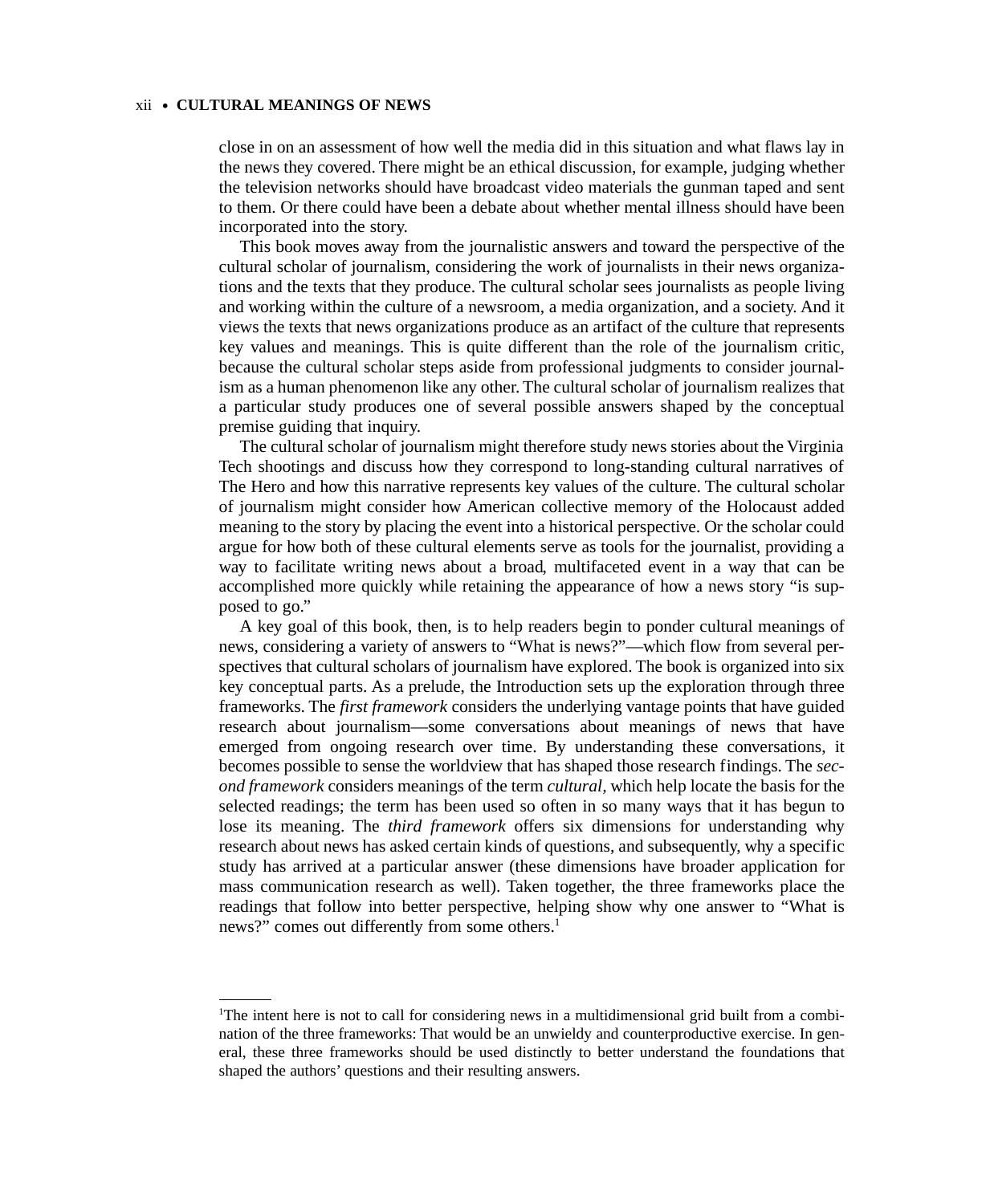## **VANTAGE POINTS IN THE STUDY OF NEWS**

Over the years, thinking and research about news and how it comes to be has passed through three central vantage points: the *journalistic* position, moving to an emphasis on *sociological organization,* and then on to a consideration of the *cultural* dimensions. These three vantage points are roughly chronological, yet all three continue to exist today among those who study the news and news media. Each vantage point has a different worldview about journalism, each asks different questions, and each shapes its answer in a different direction. Ultimately, each vantage point also represents a shift in thinking about what journalism means in a society, generating three discussions that are essentially incompatible.

From the *journalistic* vantage point, the core tenets focus on the ideals of objectivity and the "mission" of a journalist as standard-bearer of a Fourth Estate that protects a society from corruption in government and business. As such, questions about news tend to center around possible bias in reporting, on stories that are missed or misreported, and on other elements that might lead to less than a full and accurate truth. For example, a study in this vein might examine newspaper content involving people with Hispanic surnames to see if the news is favorable or unfavorable to that social group—the assumption underlying such a study might be that news about minority groups could be biased against them. Or a study of news selection in local television might consider which of a textbook range of news values—impact, timeliness, conflict, prominence, and proximity—is most closely related to news that has been broadcast. In general, these kinds of questions shaped inquiry into journalism and news from the founding of the discipline on through the 1960s. Answers about the nature of news from this vantage point could be considered normative (judged by a shared standard) or administrative (designed to improve the news media institution). The chief weakness of this journalistic position is that it centers on passing judgment about how journalism has dealt with issues, texts, and actions rather than on working toward understanding and explanation of news as a human phenomenon.

In all, the journalistic perspective on news can be considered an *ideology*—a taken-forgranted belief system that accepts a dominant form of practice as natural and right. Relying on this professional ideology to understand news actually *masks* understanding by making normative judgments about what is good and bad about journalism. A news article can be depicted as a good story or a bad story. Likewise, the article's writer can be called "a good journalist" if the story is seen by other journalists as "right" or as "not a good journalist" if a story does not conform to professional convention (but oddly, not as a "bad journalist"). As a professional ideology, the journalist's perspective may be applied to criticize the accuracy or slant of the news we encounter, but underlying this critique rests the unspoken belief that news can ideally represent the real world, presenting an accurate picture of what is really out there.

To get beyond this, professional critique first requires a shift to two different vantage points—that news is a socially and culturally created product like any other—and then to explore the social working arrangements and culturally agreed upon meanings that shape this product. From this perspective, news is constructed by workers who unavoidably put a bit of themselves, their organization, their profession, and their society into what they produce. These news workers interface with others in their organization as they do their jobs, learning norms for what they should be doing, receiving criticism and praise for what they have done. Within an organization, resources are limited in terms of staff and equipment; production demands related to deadlines, space, time, and competition further dictate how news turns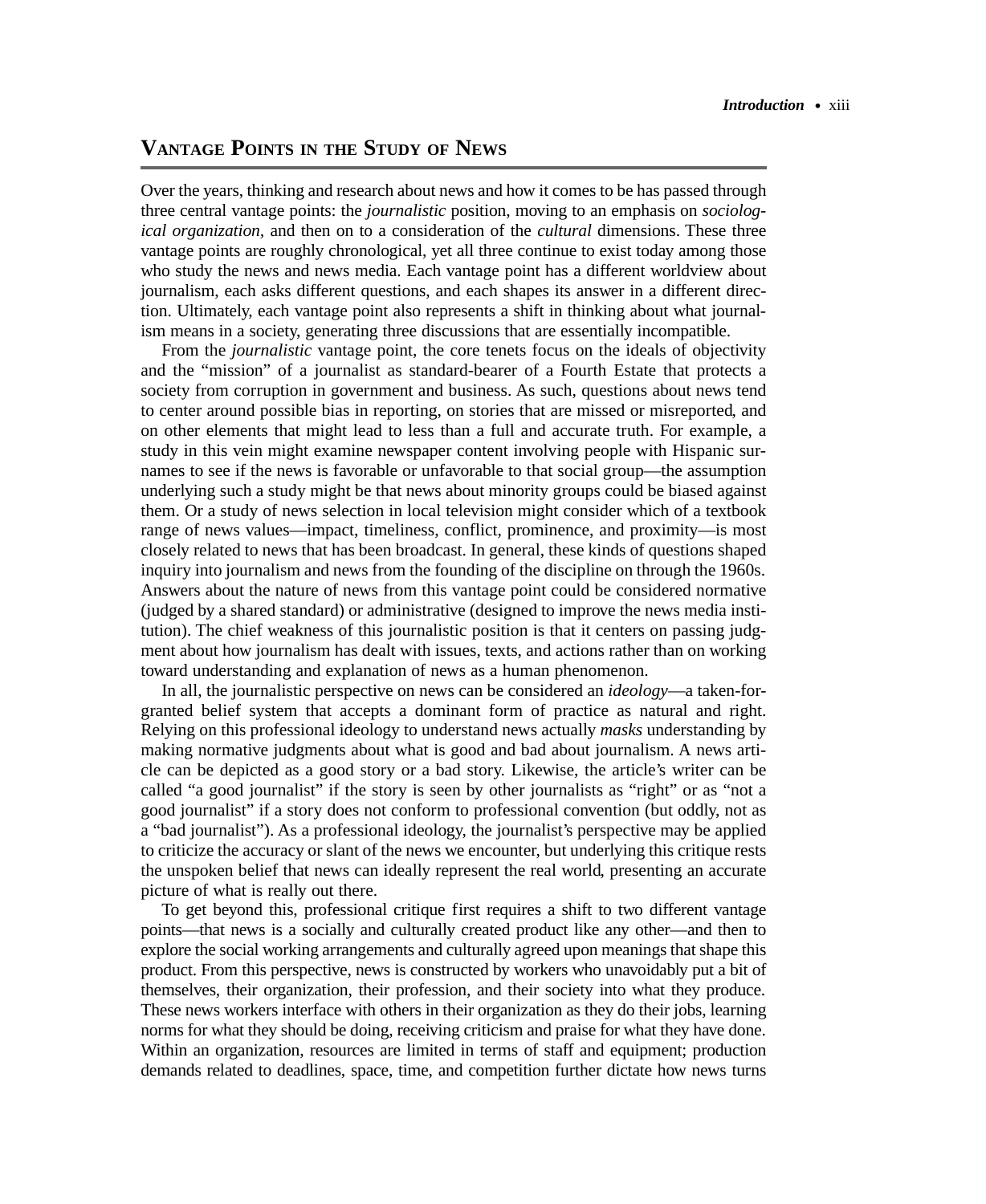#### xiv • **CULTURAL MEANINGS OF NEWS**

out. And as news is gathered and manufactured, its end result is shaped by unspoken expectations about which meanings are acceptable within the profession and within the society. All of this ends up being packaged within the tacitly accepted meanings of the culture of journalism and the culture of the society to which they belong.

Although an answer stemming from journalistic ideology might acknowledge these limitations on the news, it would still argue that eliminating those limitations is ideally possible and would allow an accurate presentation of reality to prevail. To go beyond *judging* news and move toward *understanding* it, we must step aside from professional ideology, avoiding the notion that news can be neutral.

The *sociological organization* vantage point surfaced most clearly in the late 1960s when sociologists began studying journalism from the perspective of the accomplishment of work—journalists make a product agreed to be "good" within a conventional time frame and allocation of resources (mainly staff and equipment). This perspective views journalists as similar to other workers who face expectations from their organizations and regularly develop strategies that allow them to accomplish their work in a predictable way. Because the backgrounds and theory of these researchers were based in sociology rather than in the discipline they were studying—journalism—they were not as intellectually bound by the professional ideology of journalism. To somebody thinking within the journalistic vantage point, this basic assumption becomes dissonant; journalists are supposed to have a higher societal mission than workers in factories or service industries.

Questions in this vein of study depict journalists in a struggle between the ideals of journalism and the tensions created within the journalism workplace, further tempered by the behavioral norms and ethics of the profession at large. Key to these arguments are the working arrangements and the constraints that they impose on a journalist's ability to fulfill their professional ideals. The ultimate argument is that this clash leads not to an approximation of reality but instead to a *constructed* reality that emerges from the imperatives of a journalist's everyday life. In a way, this argument was more about the shape and rhythms of journalistic work than it was about the meaning of the work—and its outcomes—to those involved in its construction. Along the way, it became clear that life and work in the news organization and the journalistic profession subsumed much of the differences that individuals could accomplish. For example, a study drawing on the sociological vantage point might look at the unspoken rules in the newsroom and how new reporters learn them. Or a study could explore the strategies that reporters use to gather information for news stories and what they do to ensure their stories will be done by deadline with the appropriate level of quality.

The *cultural* vantage point for studying news and its production shifted the emphasis away from the process, constraints, and structures of "making news" to an exploration of what doing journalism meant to those who worked in it. That is, the act of accomplishing journalistic work in itself carries meanings—when journalists do their work, the values and significance of that work both follows from that enactment and also leads toward work done in a way that yields those rewards. For example, when local television journalists produce stories and newscasts during rating periods (sweeps), their working as a competitive team in itself becomes part of the larger cultural activity. Just the act of engaging in this special kind of work carries important meanings for those within the culture. Likewise, when disaster strikes, journalists become part of a storytelling community, functioning as "bards" of the times to help society reflect on itself and join together for healing from the trauma that has been created. And when the integrity of the journalistic institution is threatened by an individual journalist or news organization that has violated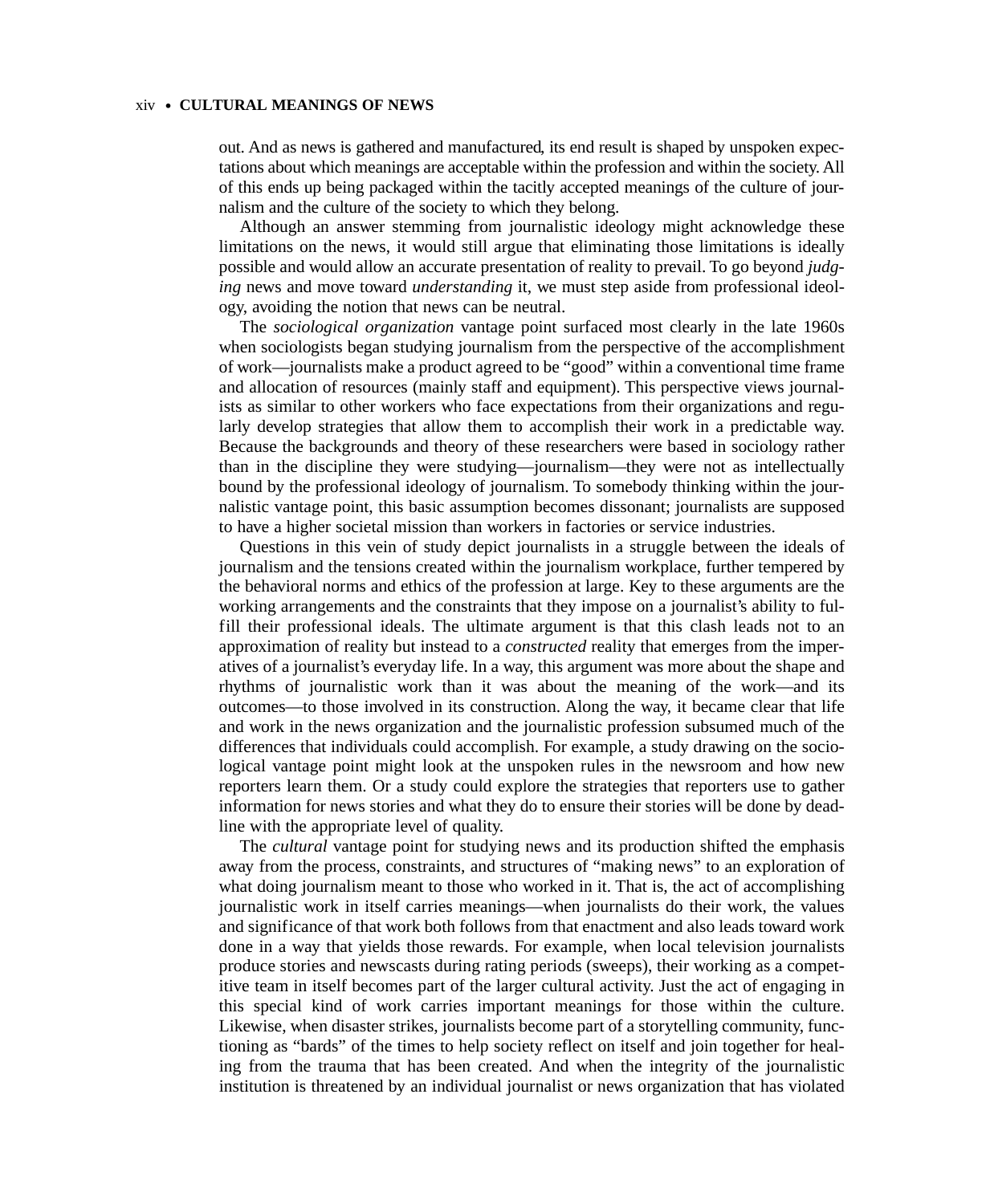professional principles, the broader institution comes together to show how the aberration was isolated to one person or organization—the institution as a whole is thus not represented as flawed, and the blame is just placed on those who have deviated.

In each of these three examples, the emphasis is on the culture of journalism, blending the meanings of the product that journalists create with the meanings they see in the production work itself. But the term *cultural* still seems blurry and needs further attention.

## **TOWARD THREE MEANINGS OF** *CULTURAL* **FOR NEWS**

As used in this book, three meanings of the term *cultural* are in regular use; all are relevant and will be included even though they focus on quite different concerns. The first meaning of cultural—and most central to this book—corresponds to an anthropological position that explores the meanings of lived cultures of news production. In other words, this version of the term considers what it means for journalists to engage in their work. This position also explores how news texts in their various forms reflect both the cultures of news production and the cultural values of the society where that news production takes place. To explain these ideas more fully, imagine that you are a reporter working in a newsroom of a television station. You interact with others in the newsroom as you work on your story assignments, and over the course of time, the news you produce begins to carry meanings beyond the news itself. Some stories predictably foretell the progress of society's events throughout the year, such as news of recurring holidays and the changing of the seasons. Other news stories tell society's great tales—joys, tragedies, successes, and traumas. Yet other news stories signify meanings about the profession of journalism itself—its professional values, its challenges, its successes and failures.

Over time, the act of creating news begins to shape the news itself not intentionally but simply by living out the meanings that emerge from everyday life in an organization that is part of a profession, an institution, and a society. It is a life bound with regular, familiar rituals with ongoing conflicts and with meanings that are readily recognized by those who participate in it. In all, news reflects the culture of its creation, both within and outside of a news organization.

A second meaning of cultural refers to how news is shaped by its global context. Most simply, journalism in countries as different as Korea, India, Germany, Kenya, Egypt, and the United States has some degree of commonality as a profession and a social institution. Yet all differ from each other because of how they have been impacted by historical, political, economic, religious, and other factors. Because much of the research on sociological and cultural dimensions of news is based in the West—and specifically in the United States—asking questions about the first meaning of cultural from another country's perspective both broadens inquiry and offers a comparative sense that enriches understanding. This meaning of cultural cannot simply be reduced to "international"—news made in another country—because it is the influence of a specific country's culture and its press system on news that becomes important.

A third meaning of cultural is less central to this book's mission, but it still needs to be addressed. Here, the term comes from the British cultural studies tradition that focuses on power and hegemony. This meaning of cultural argues that cultures develop subconscious understandings about who is considered powerful and who is subservient, and how meanings embedded in that culture—and conveyed by the media—serve to reinforce that social structure. By doing so, social power is wielded and maintained. This meaning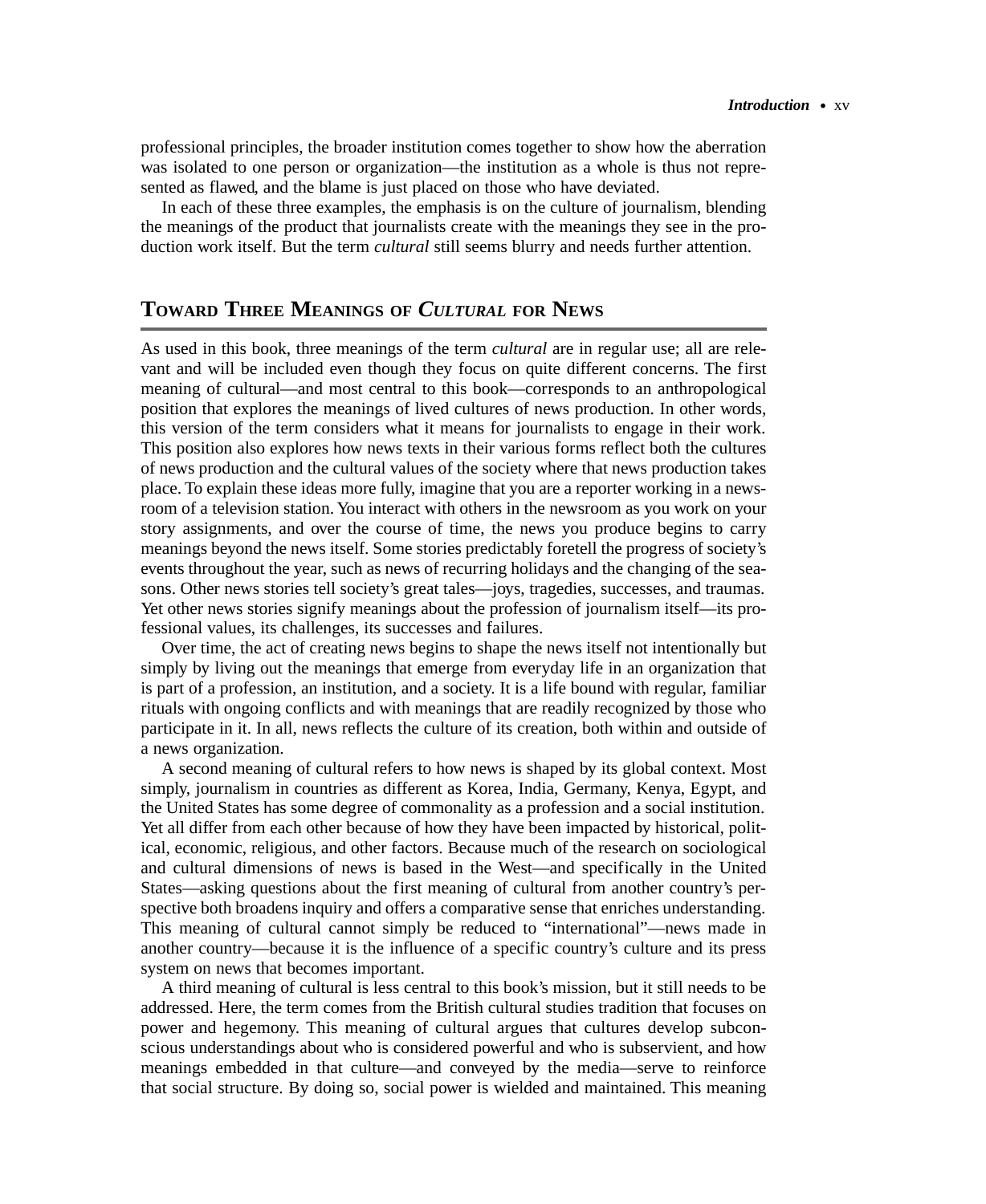#### xvi • **CULTURAL MEANINGS OF NEWS**

of cultural clearly contrasts with the first, where power is not a central purpose and the concern is more about understanding how human interactions carry meanings—although the meanings could, in turn, bring messages about a society's power structure.

Introductions to each part of the readings weave these three meanings of cultural into the discussion. Also key are six dimensions of a typology for understanding meanings of research. By doing so, the selections can be placed into their contexts, guiding the interpretation of what these readings contribute and illuminating how they differ.

## **A SYSTEMATIC, CONCEPTUAL APPROACH TO THE STUDY OF NEWS**

In retrospect, then, the purpose of this book is to further a growing and maturing trend in the study of news by developing key themes in the cultural dimensions. Even within this smaller realm, a systematic approach is helpful for sorting out equally appealing answers to "What is news?" and "Why does news turn out like it does?" Studies addressing these kinds of questions can be analyzed through six dimensions that help sort out why different studies arrive at different but valid answers. Table 1 presents a summary of the six dimensions. These are helpful to keep in mind while reading culturally oriented studies, as well as with studies based in other traditions. It is also important to mention that it would be too difficult to separate studies by matching them up on all six dimensions at once, so Table 1 should be considered as a guide for interpretation rather than as an organizing scheme for this book.

Considering news through its *topic of study* is probably the least productive route for understanding this book's key questions—answers in the topic dimension tend to mainly describe a phenomenon. At the same time, this is the part that many scholars—especially newer ones—respond to when asked what a study is about. Answers might come back like, "It's a case study of news about a student who went on a campus shooting spree" or "I want to learn about women journalists." The challenge here is to temporarily omit the topic itself and see what is left. That is, what does news about a specific campus shooting spree represent in the abstract about the interface between news and society? Or, what does it mean, more broadly, to study women journalists? Does this really represent how journalists with lower social power cover the news compared to those with greater authority and social power? Can such a study help inform research about Hispanic journalists or journalists just starting their careers? In sum, the topic dimension serves as a beginning of thinking about news but needs to be connected to something larger and more abstract that shows what the topic represents conceptually.

*Focus of research* tends to be selected as an offshoot of choosing a research topic: Some questions concern the production of news, some the reception of news by its audiences, and other questions concern the texts of news that move from producer to audience. We don't always outwardly consider the focus of research in these terms, but this decision—whether purposive or not—directly shapes both the direction of the research and the outcome of what is learned. An important point is that news content production can be studied by examining the outcome of that production: the news text. In culturally oriented studies especially, textual analysis of news is commonplace, even though assertions about production are the aim.

Turning back to Table 1, concerns about *level of analysis* become integrated into the bigger picture. The concept looks to specific social aggregations as the foundation of an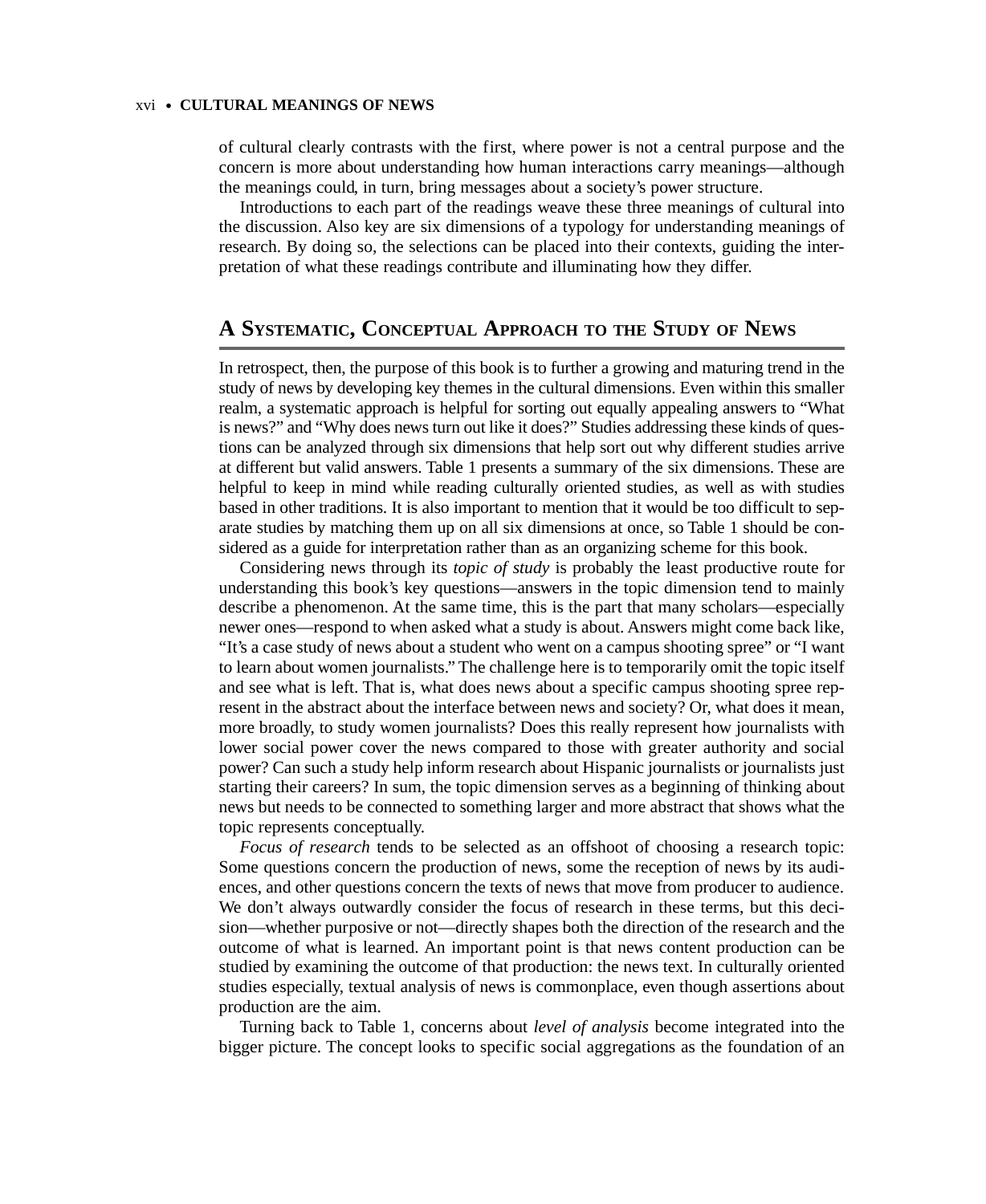### **Table 1** A Typology for Understanding the Meanings of Research

This table offers a set of dimensions by which a reader can evaluate the meaning of research. Key here is understanding the positions, purposes, and assumptions that have gone into shaping a study. These may be either consciously or subconsciously chosen by the research but shape the process and outcome of research in either case.

| <b>Dimension</b>             | <b>Sample Categories</b>                                                      | <b>Utility</b>                                                                                                                                                                                                                                                                                                                                                                                            |
|------------------------------|-------------------------------------------------------------------------------|-----------------------------------------------------------------------------------------------------------------------------------------------------------------------------------------------------------------------------------------------------------------------------------------------------------------------------------------------------------------------------------------------------------|
| 1. Topic of study            | Campus shootings, women<br>journalists, presidential<br>campaigns             | Sets up the basic area of exploration.<br>Working only at this dimension tends to<br>create descriptive work. Try to ask what<br>this topical exploration helps exemplify<br>conceptually.                                                                                                                                                                                                                |
| 2. Focus of research         | Producer, texts, audience                                                     | Identifies where the concerns might lie or<br>where the data might be gathered.                                                                                                                                                                                                                                                                                                                           |
| 3. Level of analysis         | Individual, organizational,<br>professional, institutional,<br>cultural, etc. | Addresses the kind of social aggregation<br>related to the focus of research. Data can be<br>gathered from one level of observation to<br>develop an understanding of a different<br>level of analysis, such as individual survey<br>questionnaires to study organizations.                                                                                                                               |
| 4. Paradigm                  | Positivism, constructivism,<br>postpositivism, critical, etc.                 | Relates to the kind of assumptions about<br>truth, knowledge, reality, etc. that have<br>shaped a researcher's exploration and the<br>understandings that have been gleaned from<br>it. Also guides potential theory to be<br>applied.                                                                                                                                                                    |
| 5. Methodological<br>choices | Qualitative, quantitative                                                     | The nature of the data collection scheme is<br>somewhat linked to the four previous<br>dimensions yet not necessarily so. For<br>example, positivism would usually employ<br>quantitative methodology, but qualitative<br>research could also be conducted from a<br>positivist perspective.                                                                                                              |
| 6. Purpose                   | Describe, predict, explain,<br>understand                                     | Helps assess the role of theory in the<br>research and the perceived utility that the<br>research attempted to bring to the work.<br>Purely descriptive work tends not to<br>incorporate theory into its design. Research<br>aiming toward explanation or understanding<br>uses theory more for interpretive vision.<br>Predictive research uses theory to set up a<br>framework for likely expectations. |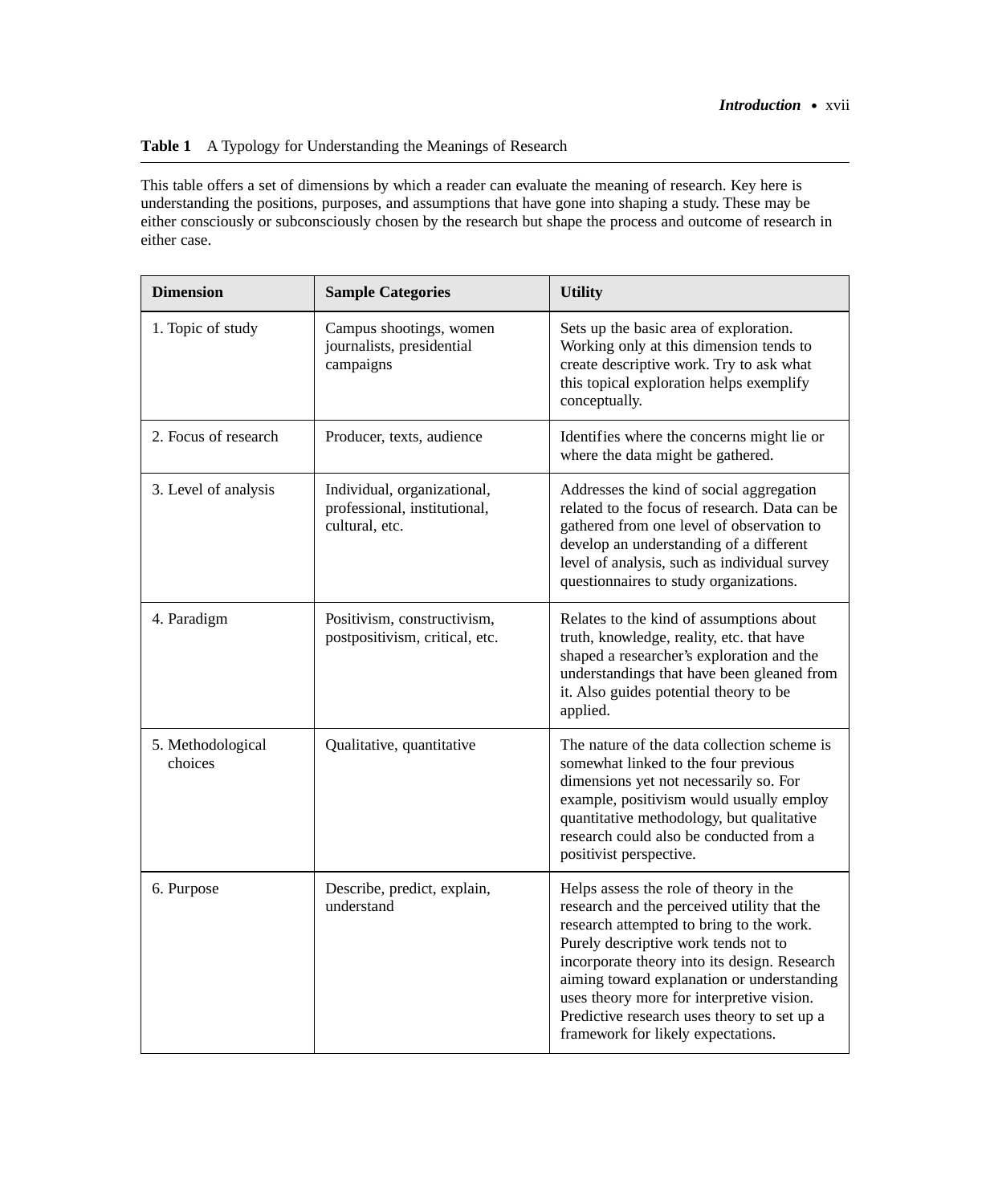#### xviii • **CULTURAL MEANINGS OF NEWS**

explanation. For example, an individual-level answer would focus on the psychological dimensions that shape how a journalist accomplishes work, such as the way that schema influence the processing of information and telling stories. Higher levels all largely remove the individual from the equation while also exerting a stronger homogenizing force on lower levels of analysis. Introducing the notion of level of analysis is a key part—but just one part—of explaining how news comes to be.

Questions about level of analysis are interwoven with the topic of study and purpose of research. Considering the level of analysis also helps to look ahead toward paradigm questions, methods that are chosen, and even purpose of the research. Cultural approaches tend toward more macro social kinds of questions that texts can represent. Psychologically framed questions, in contrast, will by necessity focus on the individual journalist. Sociological studies will be based more on the news organization, along with the interactions among media workers and the ways that they strategically accomplish their jobs. There is no officially prescribed or agreed upon set of levels. Some scholars consider just three: individual, organizational, and societal. Some have included many more, so that within organizations, working subgroups might be considered in addition to the organization as a whole. In any case, what is key is how a particular social aggregation becomes a driving force in shaping outcomes.

- *Individual level* would consider cognitive processing of information, as well as questions about the degree of journalists' individual autonomy and agency.
- *Organizational level* looks at the way that individuals interact within an organization, how life within a news organization shapes the news that is produced, and the interplay between layers of reporters, editors, and managers.
- *Professional level* begins to examine larger homogenizing forces that present commonalties among, for example, broadcast journalists, or even more broadly, across journalists regardless of their medium.
- *Institutional level* suggests that forces from the media as a social institution carry common influences on the nature of news because of variations in kinds of ownership, press freedom, and financing arrangements. The media institution's mission is also important, such as the differences between furthering a nation's development, maintaining political authority, or informing the citizenry.
- *Cultural level* speaks to larger meanings that might span a nation or even a region. At the cultural level, these meanings are taken for granted and either unquestioned or positioned within an insider–outsider binary. Considering the cultural level helps understand why images in the news, for example, tend to be cast in similar ways ways essentially matching systems of beliefs and meaning.

Looking at *paradigm* takes discussions of news in specific directions, again based on assumptions that might not be specifically acknowledged. Three basic directions are helpful to outline. First, positivism most closely corresponds to a social science perspective that a knowable reality exists—if a study can be designed well enough, it can come close to explaining a knowable truth. The positivist paradigm is a poor fit to a cultural approach to news, because culture can be considered intangible while positivist research focuses on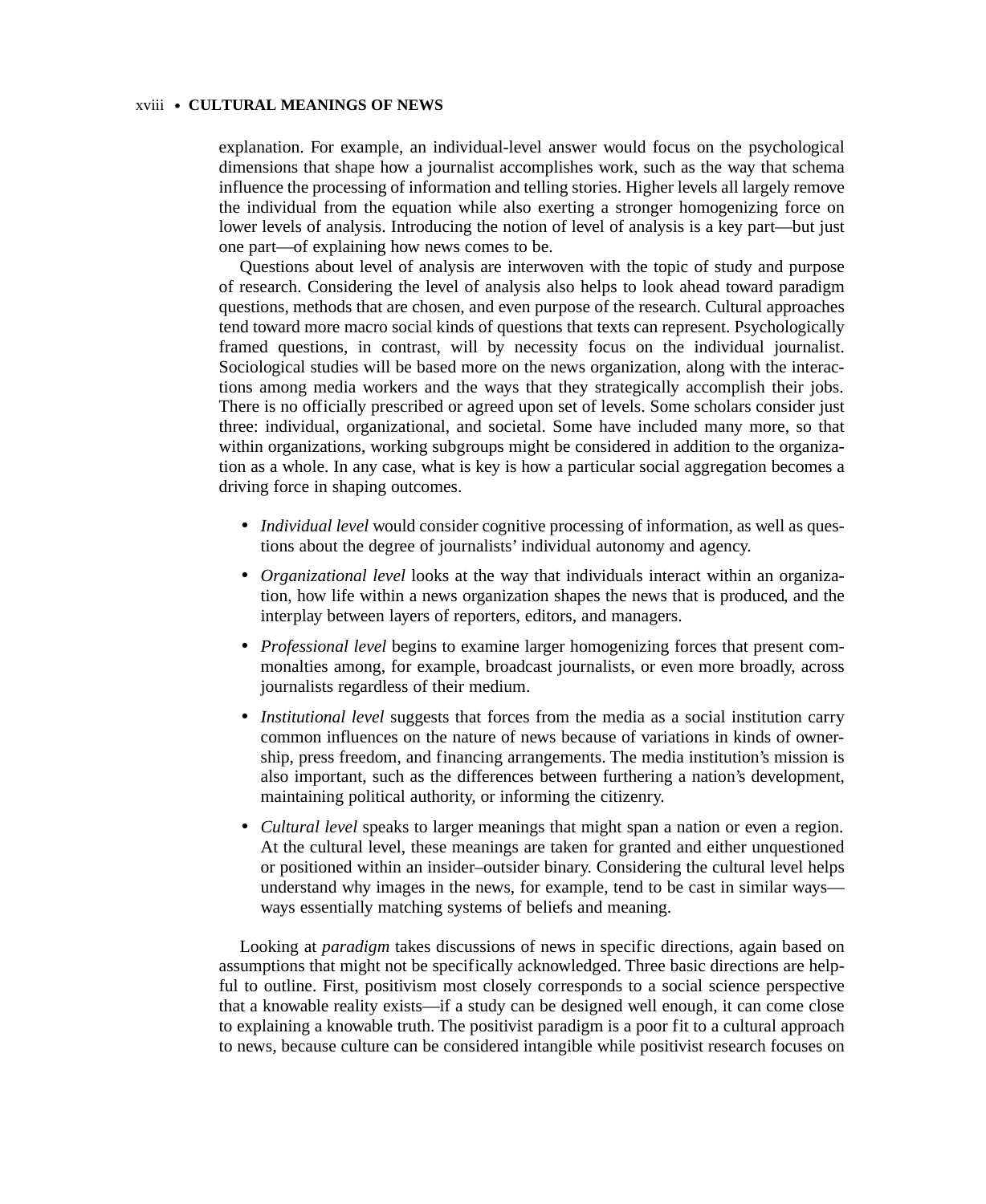tangible objects of study. The positivist paradigm contrasts with constructivism, which argues that the world consists of multiple realities, each based on a construction that comes from the research design and the study context. In contrast to positivism, constructivism argues that there are several "truths" that can be learned and that more than one truth can provide meaningful insights—in these multiple answers, the researcher's questions and the methods used to explore them are acknowledged as leading toward one answer rather than another. A postpositivist position straddles these two polar opposites, designing research *toward* a truth yet acknowledging that the outcome of the research design represents a construction nonetheless.

A critical paradigm contrasts with these two positions by actually asking a different kind of question—one that deals with social power, class differences, and control by social elites. These kinds of concerns become the theoretical framework for designing critical research. In a sense, critical research assumes a truth about power arrangements and then adopts an interpretive, constructivist approach to support that assumption. By doing so, critical research carries attributes of both positivistic and constructionist paradigms.

Ultimately, paradigm has a connection to level of analysis. More micro levels of analysis (individual, organizational, professional) tend to fit best with positivistic perspectives. Constructivist and critical paradigms, in contrast, fit best with more macro levels (societal, cultural) because the questions falling from these perspectives better align with these levels. At the same time, these distinctions are not absolutes—any level can be explored as having knowable truths, and any level can also have results acknowledged to be a construction.

As with the other dimensions, *methodological choices* do not stand alone. In particular, methodological choices especially connect with the research paradigm a researcher adopts. For example, a scholar with a constructivist orientation would likely draw on qualitative methods (based on words and meanings) because that kind of analysis lends itself more toward open-ended findings that allow for multiple realities to be considered. A scholar more focused on a positivist paradigm would commonly draw on quantitative methods (employing computer analysis and statistical tests) for the perceived precision of numerical measurement of the phenomena under study—at the same time working to create more and more resonant measurement schemes that get closer to a singular, knowable truth. Although many researchers may explain a methodological choice based on preference for words or numbers, concern for paradigm tends to be lurking beneath the surface, even if not explicitly expressed.

Finally, the *purpose* of the research connects topic of study, focus of research, level of analysis, paradigm, and methodological choices. Strictly descriptive research may be nearly devoid of theory, with paradigm concerns also taking a backseat—data tend to either be qualitative or based on simple counts of some kind. On the other end of the spectrum, research directed toward building predictive models tends toward a positivistic paradigm (the ability to model outcomes within a single reality), quantitative methods (belief in the science of numbers), and a focus on the micro level (particularly on the individual). In between these two polarities are postpositivism, constructivism (or interpretive), and critical approaches. For each of these, explanation and understanding are the more likely research purposes, because both are compatible with paradigm beliefs (data guided by theory) and the nature of the data (tending toward the qualitative that allows interpretation).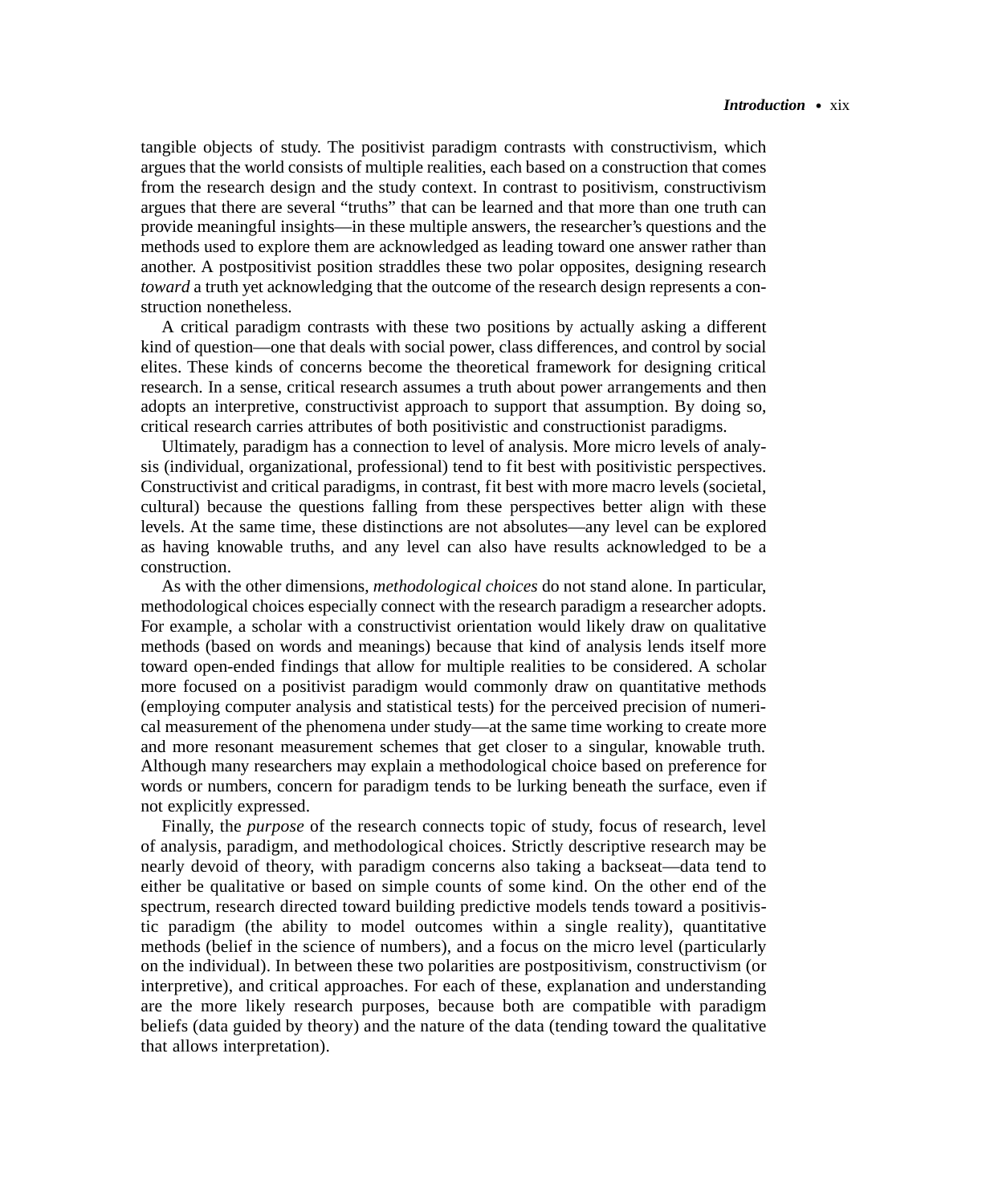### xx • **CULTURAL MEANINGS OF NEWS**

## **APPLYING THE TYPOLOGY TO THIS BOOK**

The six dimensions of the typology for understanding the meanings of research serve this book in two ways. First, the typology provides a systematic framework for understanding why readings seem different in their outcomes. One of the difficult aspects of reading a variety of articles on the same topic is understanding why they have drawn equally plausible conclusions. For a scholar looking for *the* answer, this can be frustrating. However, for somebody accepting the notion that research represents multiple answers constructed by the way a study has been designed, conducted, and analyzed, the framework can provide some clear guidance. When it becomes clear that key choices have been made in at least six dimensions, contrasts between studies can be understood more systematically. Competing answers no longer become contradictory but instead illuminating.

A second benefit of the typology is that it helps locate the emphasis of this book and the various parts within the broader terrain of the field. Here are some ways that the selected readings fit these six dimensions:

- *Topic of study:* This book centers on two key questions. First, what is news? Second, how do the cultures of the news organization, the journalism profession, and the society influence the way that news turns out?
- *Focus of research:* This dimension has two centers. One center is the news producer; the other is the news product in forms of print, broadcast, and online content.
- *Level of analysis:* The book considers midrange and higher levels of analysis, from the organization to the profession, the media institution, and—more broadly—to the society and culture.
- *Paradigm:* The key guiding paradigm is constructivism but with a few forays into the critical realm. This direction comes from the nature of culture itself—it is more intuitive than it is observable. To study culture is to acknowledge a construction of reality is at work.
- *Method:* Readings come from qualitative foundations, a decision that follows especially from the choice of paradigm and the focus of research.
- *Purpose:* The central purpose of these readings is toward explanation and understanding. Description alone would not be particularly helpful in exploring the role of culture in the nature of news. Prediction would require the paradigmatic assumption that culture can be known and measured precisely.

## **PLAN OF THE BOOK**

The six parts of readings in *Cultural Meanings of News* each present a different thematic aspect of studying news from a cultural perspective. All selections are original studies that build a conceptual foundation and explore their topic through textual or ethnographic data. All readings have been chosen from journals in order to provide concise, complete packages of ideas. In keeping with the cultural paradigm's focus, all studies engage in qualitative analysis. An introduction begins each part, setting up the theme, highlighting key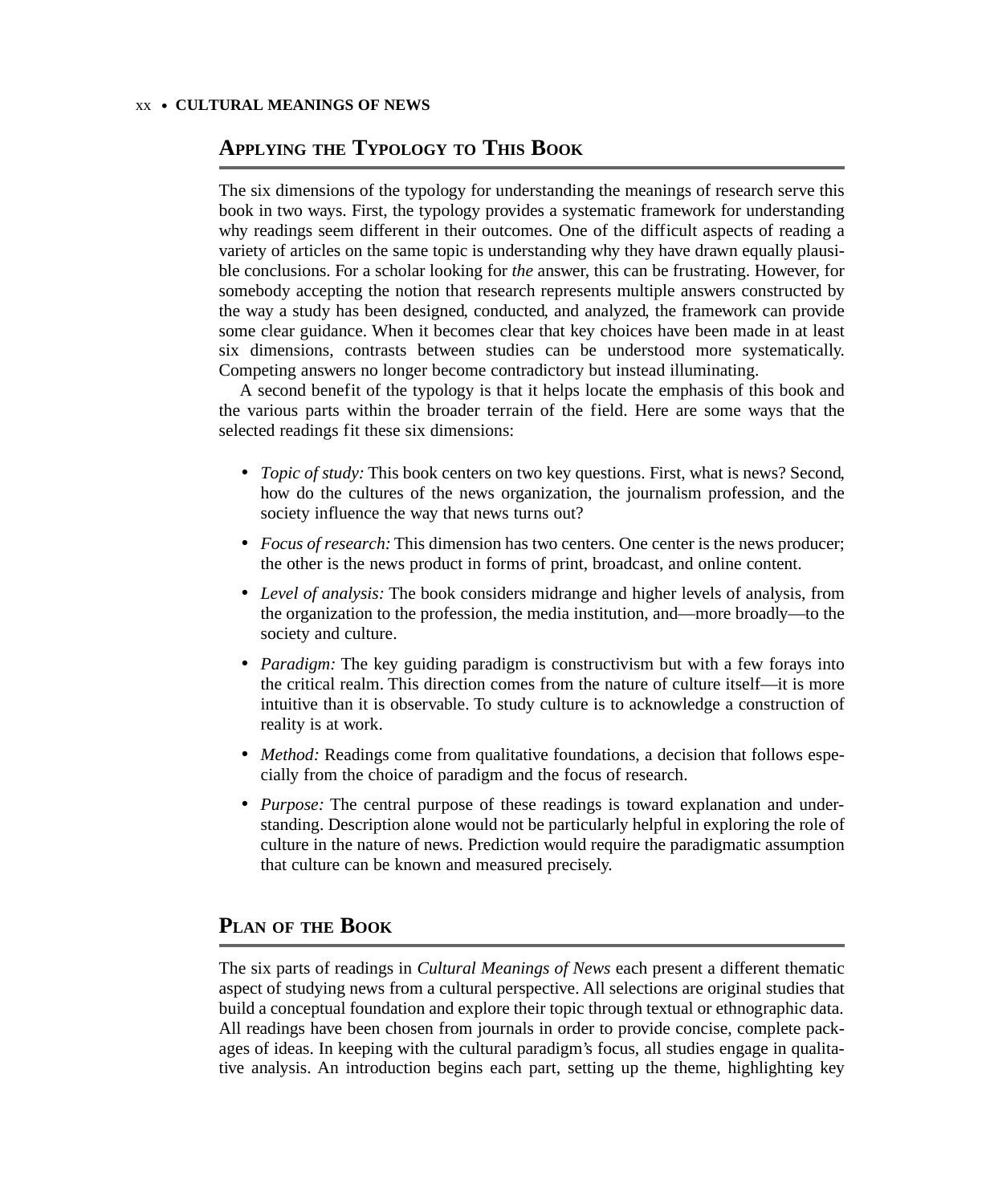concepts, and bringing out ideas that connect the selections. These introductions also show how the selections fit into the book's larger purpose.

At times, a selection may be reinterpreted to tease out an idea lurking within the study but not emphasized by the study's author—a study is often open to multiple interpretations. For example, sometimes an author provides a good example but uses a different conceptual label. For many of us, that is the norm, as we often take away something different from each new reading of the same text. Likewise, an important way to develop conceptual approaches is to fuse together ideas. Drawing from existing studies provides a strategic benefit for creating this kind of book, because readings can be chosen purposively to build a diverse, yet cohesive, group of ideas. Following from this train of thought, it is also important to mention that because of the common paradigmatic base across this book's selections, some readings could be equally well located in more than one part. As a reader of this book, keep an eye open for how ideas from one part can inform concepts central to another. Pay attention, too, for key elements that differentiate parts.

Part I, "A Framework for Thinking About the Meanings of News," offers three readings that address big-picture questions about news, setting up what distinguishes the cultural perspective from the journalistic one. The discussion of levels of analysis formalizes and further develops the basic ideas about news in global contexts, while the other two readings call for a fresh look at what it means to be a journalist.

Part II, "Cultural Practice of Journalism," moves ahead from the framework readings to place the work of journalists and the news they produce into settings that demonstrate how culture at several levels of analysis interacts with journalistic practice. These selections consider settings in new media, cross-national comparison, and crisis news work.

Part III, "Making Meaning in the Journalistic Interpretive Community," places news as a site of meaning making, where journalists work within a shared sense of both events and the work that they accomplish. Again, these readings consider scenarios at both macro and midrange levels of analysis, incorporating settings in multiple nations and both traditional and new media forms. Ultimately, news appears as a construction that results from the meanings that journalists share and maintain.

Part IV, "Repairing the Journalistic Paradigm," returns to the notion that journalists work within a professional paradigm that dictates norms for journalistic practice. The concept of paradigm repair is illustrated not only through failures in applying traditional methods for attaining objectivity but also by how the news institution polices the culture into which it is embedded.

Part V, "News Narratives as Cultural Text," picks up on the term often applied to news articles—*stories*—and asks if news could be treated literally as a story, that is, as a conventional tale that both rings true with the larger realm of a culture's stories about itself while also incorporating elements of the current instance of that story. This part develops the idea that news resonates with a culture by retelling a culture's stories the way they have traditionally been told, complete with all the ongoing mythical characters and cultural values.

Part VI, "News as Collective Memory," uses interpretive community as a point of departure but also can be considered a special case of news narrative that anchors the narrative in a tangible context of a historical moment. Collective memory helps journalists judge the magnitude of current occurrences in light of how things have unfolded in the past, which guides the news gathering process and provides a means for journalists to assess if their news stories have been presented "correctly." The concept of collective